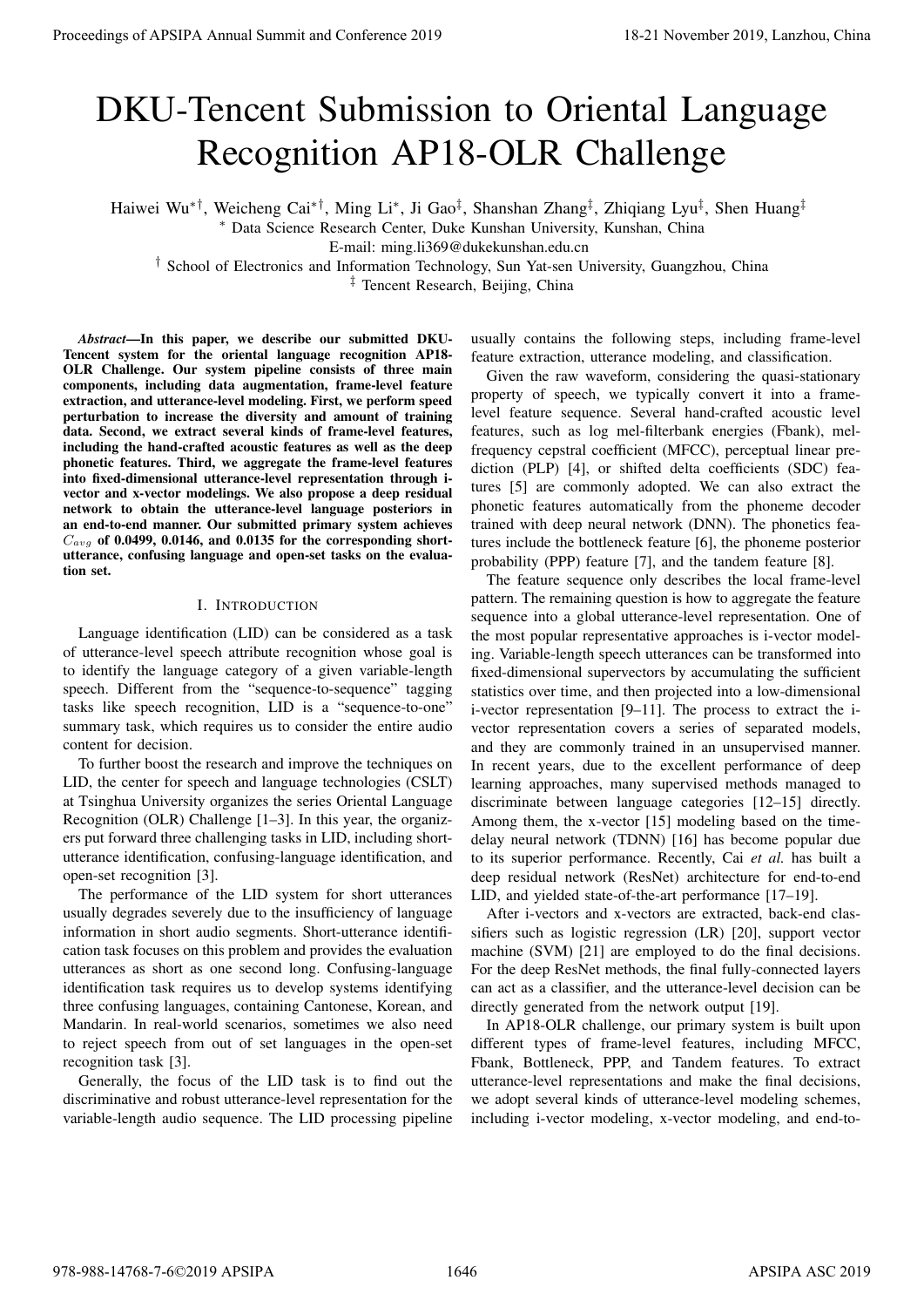

Fig. 1. The Process of extracting the PPP, BNF, Tandem features.

end ResNet modeling.

Our paper is organized as followed. Section 2 presents the data augmentation strategy. Section 3 introduces the framelevel features extraction computed in our system, and section 4 describes the modeling algorithms. Our experiments and results are presented in section 5, and the final section concludes the paper.

## II. DATA AUGMENTATION

Data augmentation is a common scheme to increase the quantity of training data and improve the robustness of the machine learning system. Recently, following the x-vector system [15], many works in speaker and language community prefer to augment the training data with additive noise and simulated room impulse responses (RIRs) [22]. However, it relies on additional noise source dataset, which is not allowed for the challenge.

To comply with the requirements of the fixed training condition of the evaluation, we adopt a simple speed perturbation strategy to augment the training set. Speed perturbation [23] is proven to be an effective augmentation method in speech recognition. It is easily implemented and does not need to rely on any external data. Following [23], in this challenge, we adopt speed perturbation with factor 0.9, 1.0, and 1.1 to augment the training data. We pool all of them together and obtain training data three times larger than the original one.

## III. FRAME-LEVEL FEATURE EXTRACTION

This section describes our frame-level features in our system, including the hand-crafted acoustic features like MFCC, Fbank, and the phoneme discriminant features learned from DNN such as PPP, BNF, Tandem features. The extraction of deep phonetic features is illustrated in Fig. 1.

## *A. MFCC feature*

A 25 ms window with 10 ms shifts is applied to compute the 20-dimensional MFCCs and their first and second derivatives.

The filter banks are selected within the range of 20 to 7600 Hz. A simple energy-based voice activity detector (VAD), which classifies a frame as speech or non-speech based on the average log-energy with a given window centered at the current frame, is used. Before VAD, a short-time cepstral mean subtraction (CMS) is applied on the MFCC features over a 3 second sliding window.

## *B. Fbank feature*

To get MFCCs, we need to perform the discrete cosine transform (DCT) operation on the Fbank features. Compared with the Fbank, MFCC is much more compressible and a bit more decorrelated, which is beneficial for linear models like Gaussian mixture models (GMMs).

However, for the end-to-end DNN modeling, especially for the convolutional neural network (CNN), the correlated information might be helpful. Therefore, our end-to-end ResNet system adopts Fbank feature as input. Each utterance is converted to 64-dimensional Fbank with a frame length of 25 ms. A short-time CMS is applied over a 3-second sliding window, and an energy-based VAD is used to drop the nonspeech frames.

## *C. PPP feature*

The PPP feature extractor utilizes a phoneme recognizer trained with the Chinese corpus, Thchs30 dataset [24]. First, we extract the 39-dimensional MFCC feature for each utterance to train GMM-HMM acoustic models. Then, the alignment of tri-phones is generated with the GMM-HMM model for each utterance. With the alignments, we train a DNN acoustic model with 3328 tied tri-phones states (or senones). The PPP feature is a low-dimensional representation of the frame-level phoneme posterior probability. After logarithm and Principal Component Analysis (PCA), we get the resulted 52 dimensional PPP features.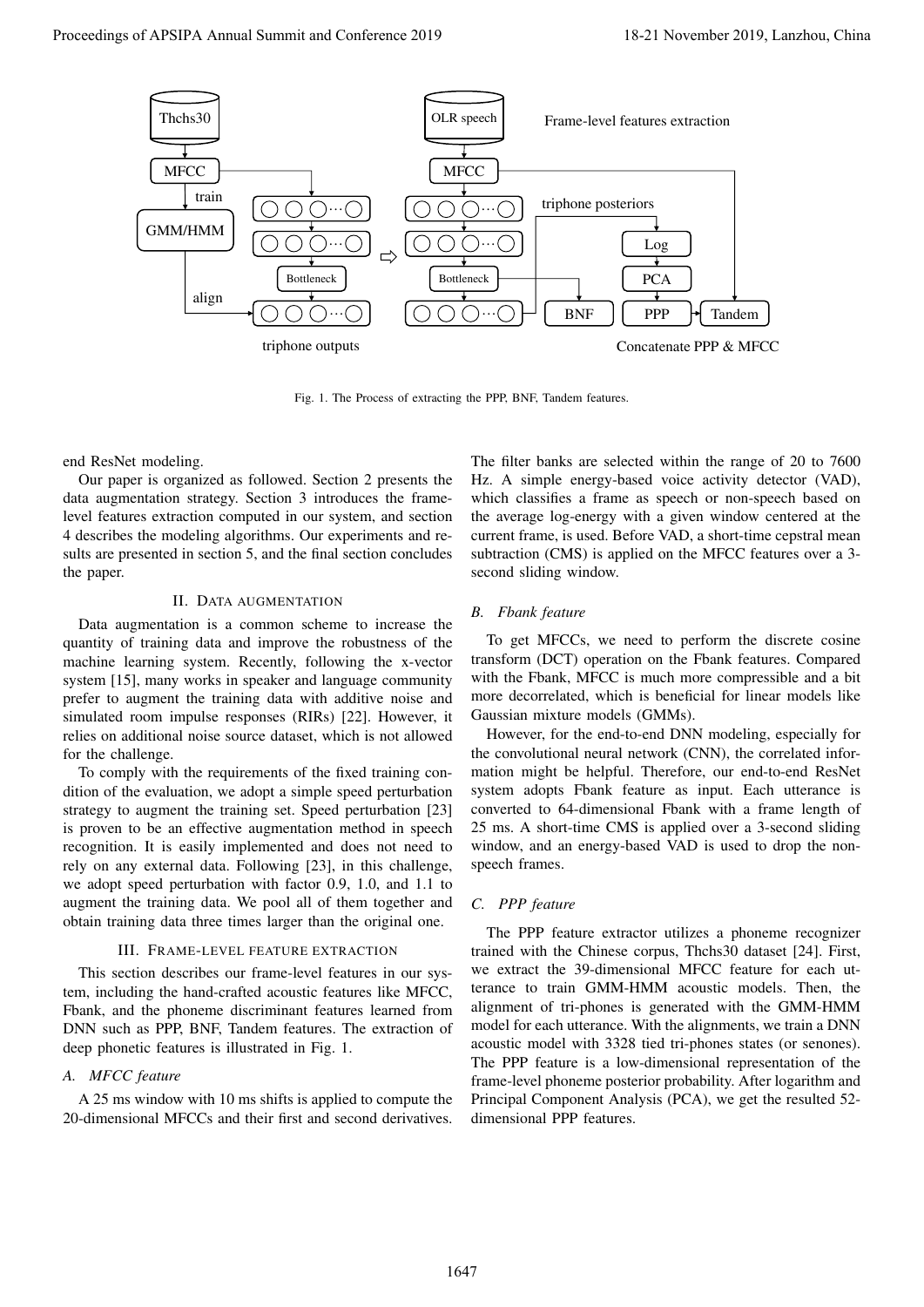

Fig. 2. Structures of the x-vector system and ResNet system.

#### *D. Tandem feature*

The resulted 52-dimensional PPP feature is fused with the 60-dimensional MFCC at the feature level to get the 112-dimensional tandem feature. Then a short-time CMS is computed followed by an energy-based VAD.

## *E. Bottleneck feature*

The same as the process in the PPP feature extraction, a DNN acoustic model is trained on Thchs30 dataset. The BNF is directly extracted from the bottleneck layer of the DNN acoustic model rather than the output layer.

#### IV. UTTERANCE-LEVEL MODELING

We adopt three utterance-level modeling schemes for LID, including i-vector modeling, x-vector modeling, and end-toend ResNet modeling. LR follows i-vector and x-vector extraction to produce final decisions, and the end-to-end ResNet directly generate the posteriors for each language from its output layer. The x-vector modeling and ResNet modelings are detailedly illustrated in Fig. 2.

#### *A. i-vector + LR*

I-vector system, which is the baseline system in OLR2018, has long dominated the speaker recognition task as well as the LID task for its excellent performance and high-efficiency [9, 10].

To train an i-vector extractor [8, 25], first, a 2048 components UBM model is trained on the MFCC, PPP, Tandem or BNF features with diagonal covariance matrices at the beginning. Then, with the initialization of the diagonal UBM, we train a full covariance UBM of 2048 components. The zero-order and first-order Baum-Welch statistics are computed on the UBM for each recording to obtain a supervector.

Moreover, to reduce the dimensionality of supervectors, single factor analysis is employed to extract 600-dimensional ivectors.

After the utterance-level i-vectors are extracted, a general logistic regression (LR) model is trained to get the utterancelevel decisions.

#### *B. x-vector + LR*

The x-vector system [15] is developed using the data recipe available at Kaldi.

For the acoustic features, we extract 23-dimensional MFCC features (including c0) from 25 ms frames with a shift of 10 ms using a 23-channel mel-scale filter bank spanning the frequency range of 20 Hz to 7600 Hz. Besides the hand-crafted acoustic features, we also extract phoneme features including BNF and PPP feature for x-vector model training.

For x-vector extraction, a TDNN (Time-Delay Neural Network) is trained to discriminate among ten languages in the training set. The first five hidden layers, which are time delayed layers, operate at frame-level. Then a statistics pooling layer is employed to compute the mean and standard deviation over all frame-level outputs for each input segment. The resulted segment-level representations are then fed into two fully connected layers to classify the languages labels. After training, utterance-level x-vectors are extracted from the 512 dimensional affine component of the first fully-connected layer. Finally, an LR model is trained to obtain the final posteriors for each utterance.

#### *C. End-to-end ResNet*

Our end-to-end network structure is the same as [19] and is trained to identify ten target languages directly. The procedure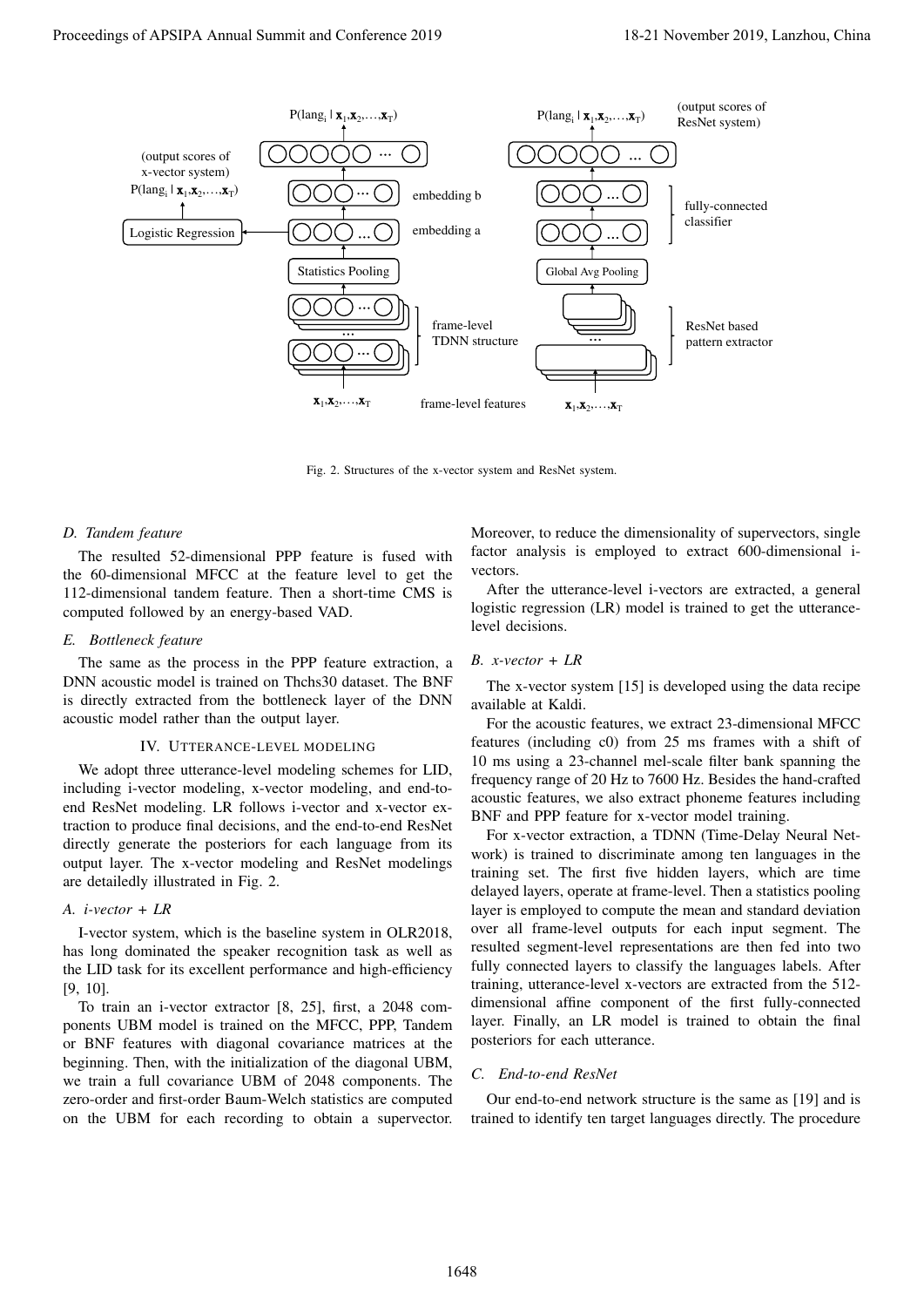TABLE I OUR END-TO-END RESNET MODEL ARCHITECTURE.

| Layer  | <b>Output size</b>            | Structure                                                        | #Params  |
|--------|-------------------------------|------------------------------------------------------------------|----------|
| Conv1  | $16\times 64\times T$         | $3 \times 3$ , stride 1                                          | 176      |
| Res1   | $16\times 64\times T$         | $3\times3, 16$<br>$\times 3$ , stride $1$<br>$3\times 3, 16$     | 14K      |
| Res2   | $32\times32\times\frac{T}{2}$ | $3\times3, 32$<br>$\times 4$ , stride 2<br>$3\times3, 32$        | 70K      |
| Res3   | $64\times16\times\frac{T}{4}$ | $3\times3, 64$<br>$\times 6$ , stride 2<br>$3\times3, 64$        | 427K     |
| Res4   | $128\times8\times\frac{T}{8}$ | $3 \times 3$ , 128<br>$\times$ 3, stride 2<br>$3 \times 3$ , 128 | 821K     |
| GAP    | 128                           | Global average pooling                                           | $\Omega$ |
| FC.    | 64                            | Fully-connected                                                  | 8K       |
| Output | 10                            | Fully-connected                                                  | 650      |

can be divided into three main components, local pattern extractor, global average pooling, and classifier.

*1) Local pattern extractor:* Deep Convolutional Neural Network (DCNN) structure can capture the high-level abstract patterns from local feature descriptors. Our DCNN structure is based on the well known ResNet-34 [26] architecture illustrated in Table I. It learns high-level features from framelevel Fbank, PPP, and Tandem features.

*2) Global average pooling:* The output of pattern extractor is still variable, and temporal pooling is necessary for generating utterance-level features. A global average pooling (GAP) layer [27] is then designated on top of our DCNN structure and transforms the local feature maps into a 256-dimensional utterance-level representation.

The GAP layer takes the means along with the timefrequency axis to accumulate the statistics. Given an output feature map F from the pattern extractor with the size of  $C \times H \times W$ , the accumulating process can be formulated as:

$$
u_{k} = \frac{1}{H \times W} \times \sum_{H}^{i=1} \sum_{W}^{j=1} \mathbf{F}_{i,j,k},
$$
 (1)

where  $k \in [1, C]$ . With this structure, we can obtain a fixdimensional utterance-level feature  $\mathbf{u} = [u_1, u_2, \dots, u_C]$  of each audio sample for further classification.

*3) Classifier:* The utterance-level representation is then processed by two fully-connected layers and finally connected with an activation output layer. Each unit in the output layer is represented as a target language category. This structure acts as a back-end classifier and directly gives the final decisions.

#### V. EXPERIMENTS

## *A. Dataset and metric*

For the training data, we have AP16-OL7, AP17-OL3, including AP16-OL7-train, AP16-OL7-dev, AP16-OL7-test, AP17-OL3-train, and AP17-OL3-dev. There are 72234 utterances and ten target languages [3].

We leave AP17-OLR-test as our development set, and there are 22051 utterances. The dataset contains audio files with different durations of 1 second and full length.

TABLE II AP18-OLR DEVELOPMENT SET PERFORMANCE

|                     | Modeling         | $C_{avg} \times 100$ |          |
|---------------------|------------------|----------------------|----------|
| <b>Feature type</b> |                  | Full-length          | 1 second |
| <b>MFCC</b>         | $i$ -vector + LR | 3.58                 | 14.23    |
| PPP                 | $i$ -vector + LR | 2.23                 | 14.54    |
| Tandem              | $i$ -vector + LR | 2.77                 | 13.21    |
| <b>BNF</b>          | $i$ -vector + LR | 3.17                 | 20.74    |
| <b>MFCC</b>         | $x$ -vector + LR | 3.45                 | 11.85    |
| <b>PPP</b>          | $x$ -vector + LR | 1.78                 | 11.47    |
| <b>BNF</b>          | $x$ -vector + LR | 1.97                 | 15.48    |
| Fbank               | ResNet           | 4.63                 | 8.98     |
| <b>PPP</b>          | ResNet           | 1.49                 | 11.02    |
| Tandem              | ResNet           | 2.08                 | 9.62     |
|                     | Fusion           | 0.85                 | 5.76     |

TABLE III AP18-OLR EVALUATION SET PERFORMANCE

| Task                                   | $C_{avg} \times 100$ |
|----------------------------------------|----------------------|
| Short-utterance identification task    | 4.99                 |
| Confusing-language identification task | 1.42                 |
| Open-set recognition task              | 1.35                 |

In our ResNet system, all the components in the pipeline are jointly learned in an end-to-end manner with a softmax classifier based cross-entropy loss. The model is trained with a mini-batch size of 256. The network is trained using standard stochastic gradient descent with momentum 0.9 and weight decay 1e-4. The learning rate is set to 0.1, 0.01, 0.001, and is switched when the training loss plateaus. The training is finished at 30 epochs. Since we have no separated validation set, the converged model after the last optimization step is used for evaluation. For each training step, an integer  $L$  within [100, 700] interval is randomly generated, and each data in the mini-batch is cropped or extended to  $L$  frames. After model have been trained, the utterance-level posteriors can be directly computed from the output layer of the neural network for the given variable-length frame-level acoustic or phoneme features. Proceeding of APSIPA Annual Summit and Conference 2019<br>
For the conference 2019 11-2 November 2019<br>
For the conference 2019 11-2 November 2019<br>
For the conference 2019 11-2 normal conference 2019 11-2 November 2019<br>
For t

The primary evaluation metric in OLR2018 are  $C_{avg}$  [3] which is calculated by

$$
C_{avg} = \frac{1}{N} \sum_{L_t} \{P_{Target} P_{Miss} + \sum_{L_n} P_{Non-Target} P_{FA}(L_t, L_n)\}.
$$
\n
$$
(2)
$$

N denotes the number of language.  $P_{Target}$  is the prior probability of the target language and  $P_{Non-Target}$  is computed by  $P_{Non-Target} = (1 - P_{Target})/(N - 1)$ .  $L_t$  and  $L_n$ are the target and non-target language.  $P_{Miss}$  and  $P_{FA}$  refer to the missing rate and false alarm probability.

#### *B. Performance and Analysis*

The system performance on the development set is shown in Table II.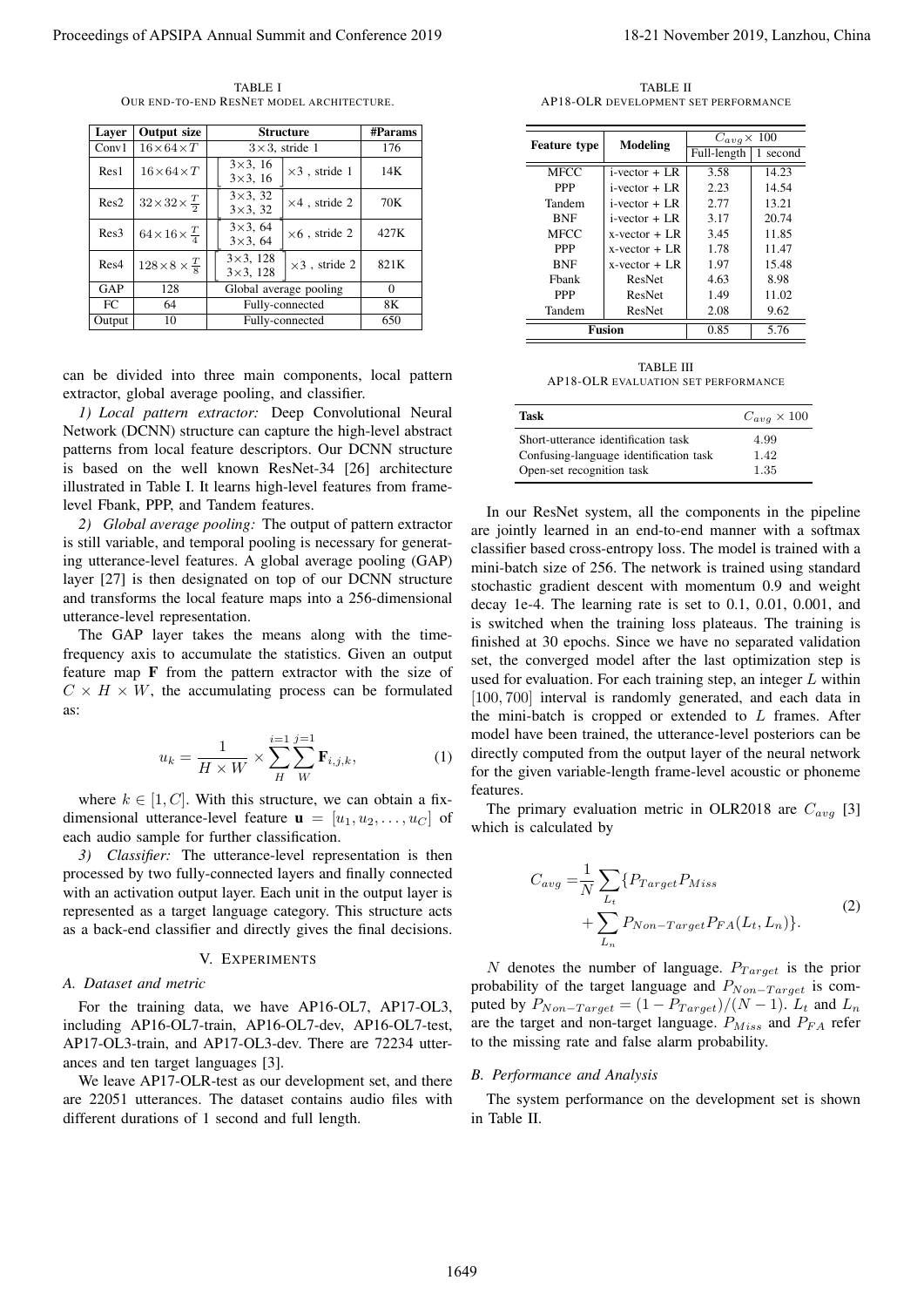From the perspective of modeling methods, we find that the ResNet model with PPP features achieves the best performance. The x-vector system obtains lower  $C_{avg}$  than the i-vector system on MFCC, PPP and BNF respectively. For full-length audio data, the i-vector system reaches a relatively satisfying performance while in the scenario of short utterance, its performance degrades. It shows that the traditional i-vector method is more suitable for long duration tasks. The endto-end ResNet and x-vector system show much better results in short utterance than the i-vector system, which means the neural network modeling is less sensitive to the length of the audio sequence and more robust. Proceedings of APSIPA Annual Summit and Conference 2019<br>
Fig. 1) 13-1) More and 2019 21-2) More and 2019 21-2) More and 2019 21-2<br>
Has Becker and Conference 2019 21-2 November 2019 21-2 November 2019, November 2019<br>
In th

Among different input features, the phoneme discriminant features automatically learned from DNN, including PPP and BNF, show excellent performance in the scenario of fulllength utterances. The results reveal that phonetic information is effective in LID task. We could also find that PPP features perform better than BNF features. Although the traditional acoustic features like MFCC and Fbank receive higher  $C_{avg}$ in full-length, they are still competitive in short utterance scenario. Our end-to-end ResNet system with Fbank achieves the best performance in the 1-second development set.

We can observe from the results that, in the full-length task, phonetic information is dominant and brings superior performance. And in the 1-second task, traditional acoustic features are more informative than phoneme features. The tandem feature fused by MFCC and PPP feature is stable and robust in both full-length and 1-second scenario.

We evaluate our system performance and fusion parameters on the development set. Then with the fusion parameters, we pool all the training and development data together and re-train all the sub-system again. For evaluation, score-level fusion is further used to combine the utterance-level sub-system scores into our final submission. The fusion parameters are calibrated using the FoCal Multi-class toolkit [28]. The performance on the evaluation set of three tasks are shown in Table III. The results show that our system is robust and stable in shortutterance identification, confusing-language identification, and open-set recognition tasks.

#### VI. CONCLUSION

This paper presents our DKU-Tencent system for OLR2018. We extract MFCC, Fbank, PPP, BNF, and Tandem features as our input frame-level features. As for modeling, we employ ivector/x-vector + LR as well as the end-to-end ResNet system. Results show that the x-vector and ResNet system obtain better performance than the baseline i-vector system. We also find that systems with phoneme features learned by DNN generate excellent results in full-length task and models trained with the traditional acoustic features achieve competitive performance in the short utterance scenario.

#### VII. ACKNOWLEDGMENT

This research was funded in part by the National Natural Science Foundation of China (61773413), Natural Science Foundation of Guangzhou City (201707010363), Six Talent Peaks project in Jiangsu Province (JY-074), Science and Technology Program of Guangzhou City (201903010040) and CCF-Tencent Open Fund.

## **REFERENCES**

- [1] D. Wang, L. Li, D. Tang, and Q. Chen, "Ap16-ol7: A multilingual database for oriental languages and a language recognition baseline," in *Proc. APSIPA*, pp. 1– 5, 12 2016.
- [2] Z. Tang, D. Wang, Y. Chen, and Q. Chen, "Ap17-olr challenge: Data, plan, and baseline," in *Proc. APSIPA*, 06 2017.
- [3] Z. Tang, D. Wang, and Q. Chen, "Ap18-olr challenge: Three tasks and their baselines," in *Proc. APSIPA*, 2018.
- [4] D. P. W. Ellis, "PLP and RASTA (and MFCC, and inversion) in Matlab," 2005. online web resource.
- [5] H. Li, B. Ma, and K. Lee, "Spoken language recognition: From fundamentals to practice," *Proceedings of the IEEE*, vol. 101, no. 5, pp. 1136–1159, 2013.
- [6] P. Matejka, L. Zhang, T. Ng, H. S. Mallidi, O. Glembek, J. Ma, and B. Zhang, "Neural network bottleneck features for language identification," in *Proc. Odyssey Workshop*, pp. 299–304, 2014.
- [7] M. Li and W. Liu, "Speaker verification and spoken language identification using a generalized i-vector framework with phonetic tokenizations and tandem features," in *Proc. INTERSPEECH*, pp. 1120–1124, 2014.
- [8] M. Li, L. Liu, W. Cai, and W. Liu, "Generalized i-vector representation with phonetic tokenizations and tandem features for both text independent and text dependent speaker verification," *Journal of Signal Processing Systems*, vol. 82, pp. 207–215, 07 2015.
- [9] N. Dehak, P. A. Torres-Carrasquillo, D. Reynolds, and R. Dehak, "Language recognition via i-vectors and dimensionality reduction," in *Proc. INTERSPEECH*, pp. 857–860, 01 2011.
- [10] N. Dehak, P. Kenny, R. Dehak, P. Dumouchel, and P. Ouellet, "Front-end factor analysis for speaker verification," *Audio, Speech, and Language Processing, IEEE Transactions*, vol. 19, pp. 788 – 798, 06 2011.
- [11] L. Li, H. Guo, F. Shang, Q. Hong, and K. Liu, "Evaluation of the i-vector system for text-dependent speaker verification," in *Proc. ASID*, pp. 60–63, Oct 2017.
- [12] Z. Tang, D. Wang, Y. Chen, L. Li, and A. Abel, "Phonetic temporal neural model for language identification," *IEEE/ACM Transactions on Audio, Speech, and Language Processing*, vol. 26, pp. 134–144, Jan 2018.
- [13] I. Lopez-Moreno, J. Gonzalez-Dominguez, O. Plchot, D. Martinez, J. Gonzalez-Rodriguez, and P. Moreno, "Automatic language identification using deep neural networks," in *Proc. ICASSP*, pp. 5337–5341, 2014.
- [14] J. Ma, Y. Song, I. Mcloughlin, W. Guo, and L. Dai, "Endto-end language identification using high-order utterance representation with bilinear pooling," in *Proc. INTER-SPEECH*, pp. 2571–2575, 2017.
- [15] D. Snyder, D. Garcia-Romero, G. Sell, D. Povey, and